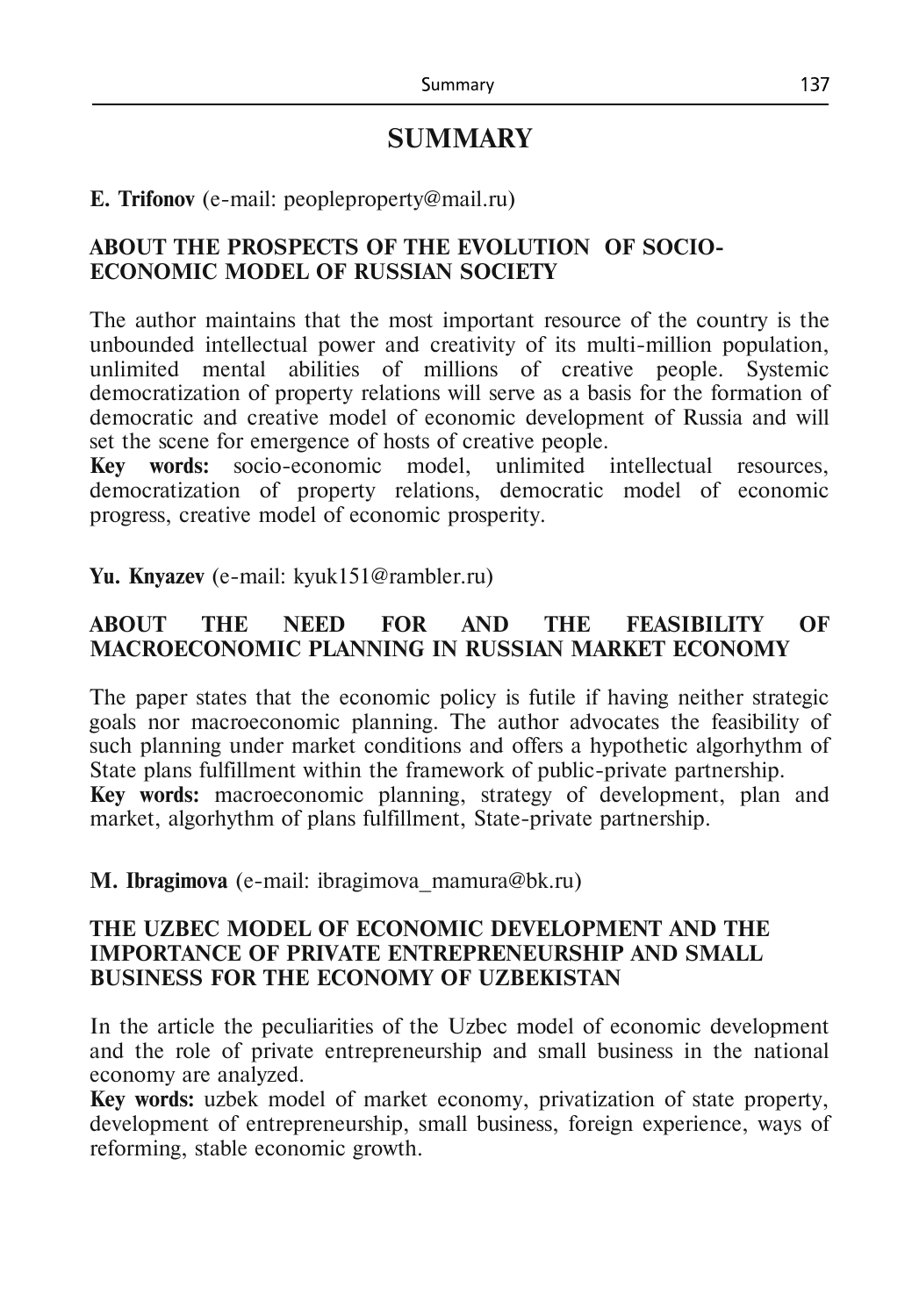**V. Klavdienko** (e-mail: klavdienko @ econ.msu.ru)

# **TAX INCENTIVES FOR BUSINESS ENTERPRISES TO ENGAGE IN INNOVATIVE ACTIVITY AND RESEARCH IN CHINA**

In the article the recent changes in the taxation system of China is investigated, with special attention being paid to the analysis of novations in the corporate income taxation schemes. The author focuses on the tax preferences encouraging the tax-paying enterprises to develop scientific research and innovations.

The main beneficiaries of tax preferences in the business enterprise sector of the People's Republic of China are shown. The eligibility requirements for the enterprises, applying for special status and a corresponding certificate granting additional tax preferences, are disclosed. The influence of the state tax support to innovative enterprises on the research and development activity dynamics in the business enterprise sector of China is estimated.

**Кey words:** tax incentives, tax preferences, innovative companies, foreign experience, China.

**I. Anokhov** (e-mail: i.v.anokhov@yandex.ru)

# **MASS AND LEAN PRODUCTION**

Having reduced the per-unit cost, mass production made the product available to the mass consumer, and changed working conditions in all sectors of the economy. But the maximum efficiency of this production method only can be achieved when paralleled by a continuously growing demand for the unified and standardized product. However, in the 1960-ies the limit of quantitative expansion of the market was reached. As a result, the efficiency of mass production began to fall, and the per-unit cost of the product began to grow.

Currently, the so-called lean production system is often considered as an alternative to mass production. In spite of this, the author of the article concludes that these systems are not alternatives, but relate to particular cases of the scale of production with the appropriate minimums of average total costs. The article proposes a hypothesis that lean and mass production methods correspond to two phases of the company's development. It is assumed that the criterion for the transition from one system to another is the dynamics of the average mass production equipment workload and the complexity of production.

**Key words**: lean manufacturing, mass production, lean production, worker rights, the average loading rate of mass production equipment, the labor intensity of a unit of production.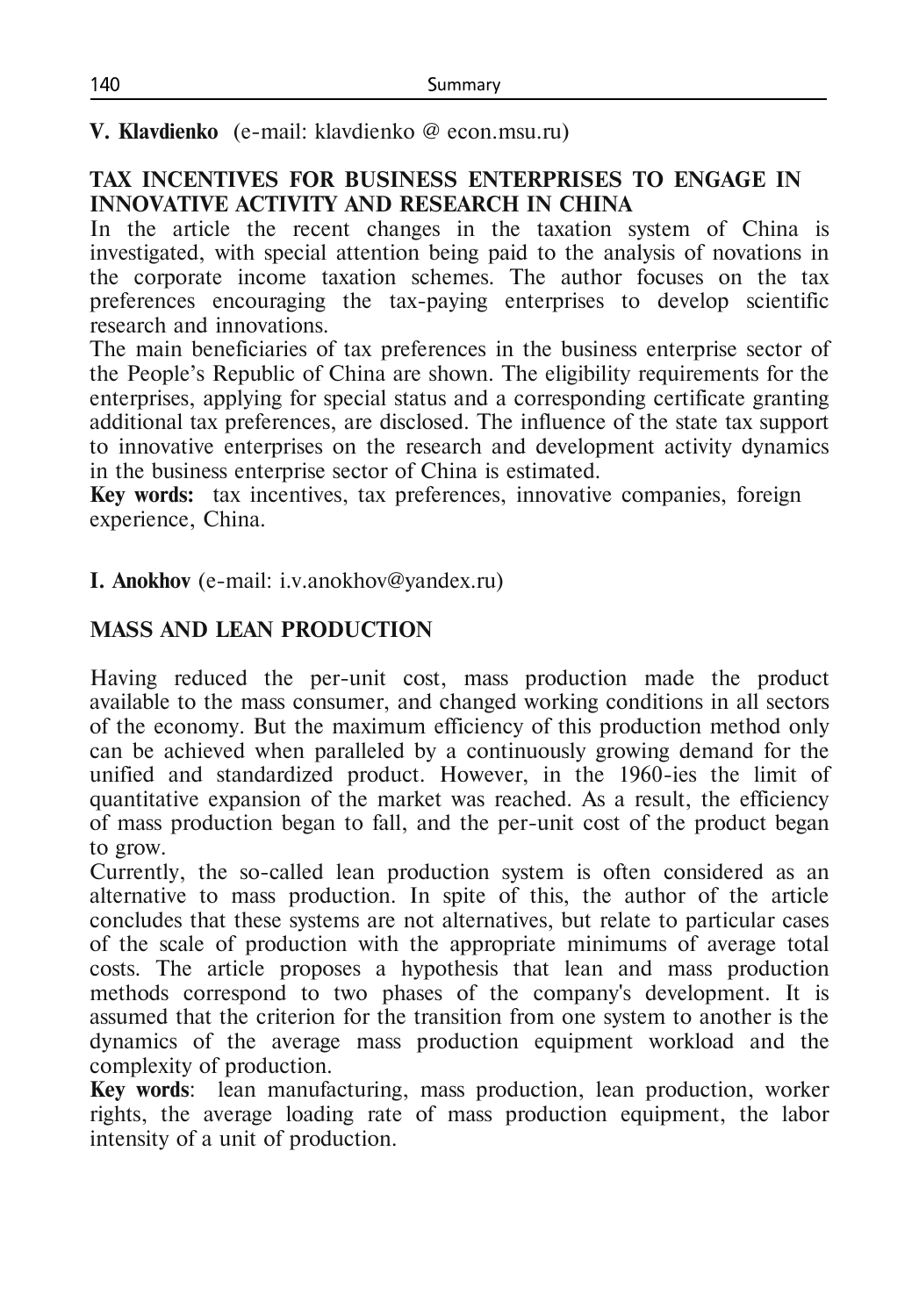**Ye. Balaban** (e-mail: [balabanvmif@mail.ru\)](mailto:balabanvmif@mail.ru) **А. Galchenko** (e-mail: koriaga20@mail.ru) **V. Tegin**

#### **DYNAMIC EQUILIBRUM OF PRICES FOR HIGH-TECH TANGIBLE PRODUCTS WITHIN THE FRAMEWORK OF THE PRICE-METRIC PARADIGM**

The article confirms the prospects of «price-metric» analysis application to a long-term and ultra-long-term price forecast for high-tech tangible products. The nature of the price-metric dependence as a regularity of the change in the dynamic equilibrium prices for products is determined. The possibility of organizing an economy featuring perfect competition is argued. The confirmed data on the loss of competitiveness by the countries of the «golden billion» in the field of high-tech tangible products are represented, as well as the data on the associated global political trends and risks.

**Key words:** long-term price forecast, dynamic equilibrium of prices, hightech tangible products, price-metrics, bi-exponential law of value, segregation of countries.

**A.Navoyev** (е-mail: nav4646@mail.ru.)

#### **THE CONSUMER OF SERVICES AS THE MOST VULNERABLE PARTY IN THE RUSSIAN SYSTEM OF CIVIL-LAW RELATIONSHIPS**

The author analyses his personal long-term experience of participation in civil disputes in the system of legal relations in the modern Russian economy, coming to the conclusion that as consumers, ordinary citizens are most vulnerable in these legal relations, which puts them in the position of exploited entities.

**Key words:** civil-law relationships, civil code, rights of the parties to the contract, public contract.

**A.Shlihter** (e-mail: Shlihter.Alexey@yandex.ru)

## **THE CONCEPT OF SUSTAINABLE DEVELOPMENT AND THE EVALUATION OF THE QUALITY OF LIFE**

The article considers various approaches to measuring and assessing the quality of life in different countries based on the public opinion surveys regarding the satisfaction with life as an integral part of the quality of life. The quality of life is also discussed as relevant to sustainable development.

**Key words:** quality of life, subjectively assessed well-being, spiritual factors of quality of life, quality of working life, satisfaction with life, sustainable development.